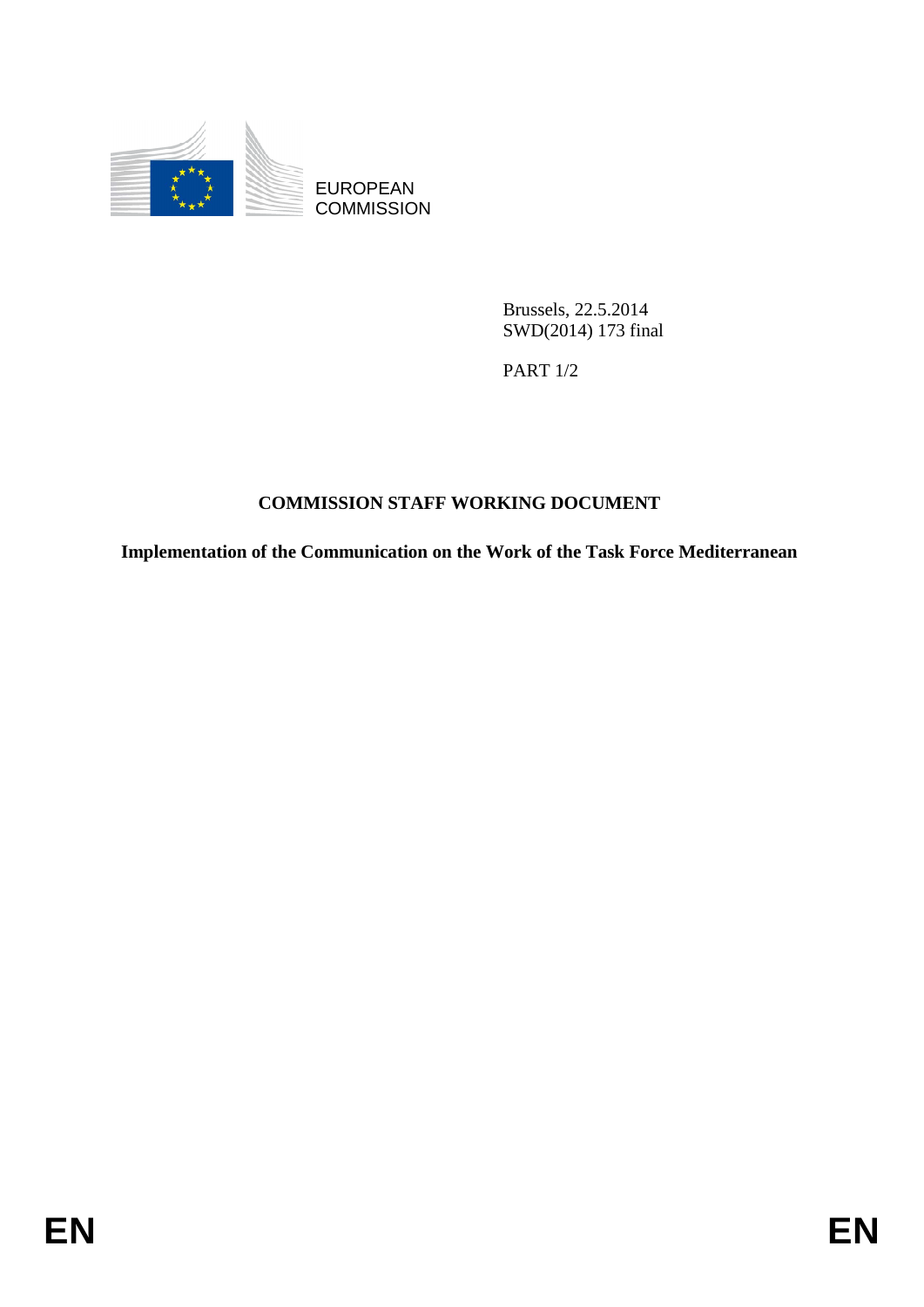### **I. INTRODUCTION**

The establishment of the Task Force Mediterranean was triggered by tragic events taking place off the coast of Lampedusa on 3 October 2013 when 366 migrants lost their lives. On the basis of a mandate of the Justice and Home Affairs Council and of the European Council in October 2013, the European Commission chaired the Task Force Mediterranean which gathered all EU Member States, the EEAS relevant EU Agencies (EASO, Frontex, FRA, EMSA and EUROPOL) as well as associated states in order to identify short- and mediumterm operational actions to be implemented. In its work, the Task Force incorporated the recommendations emerging from the European Parliament Resolution on 23 of October 2014 and consulted relevant external stakeholders including International Organisations.

On 19-20 December 2013, the European Council discussed the report of the Presidency on the work of the Task Force Mediterranean. In its conclusions, the European Council welcomed the Communication of the European Commission on the work of the Task Force Mediterranean<sup>1</sup> which outlined thirty-seven operational actions and called for the mobilisation of all efforts in order to implement them. In its Conclusions, the European Council confirmed its intention to return to the issue in June 2014 as part of a broader longer-term policy perspective, when strategic guidelines for further legislative and operational planning in the area of freedom, security and justice will be defined.

Since the adoption of the Communication, all players have been implementing operational initiatives linked to the Task Force recommendations. The European Commission has gathered information, including through written contribution by Member States, associated countries, the EEAS, and EU agencies about these actions.

This Staff Working Document aims at providing a comprehensive picture in view of the discussion in the Justice and Home Affairs Council in June and the subsequent European Council, as well as for discussion in the European Parliament. The Staff Working Document focuses on the main actions while the annex gives a more detailed presentation of the different activities. The document should help establishing a coordination framework for further actions.

The European Commission reported on the follow up to the work of the Task Force Mediterranean to the LIBE Committee of the European Parliament on 27 January 2014 and on 1 April 2014, as well as to the Justice and Home Affairs Council on 3-4 March 2014.

**<sup>.</sup>**  $1$  COM(2013) 869 final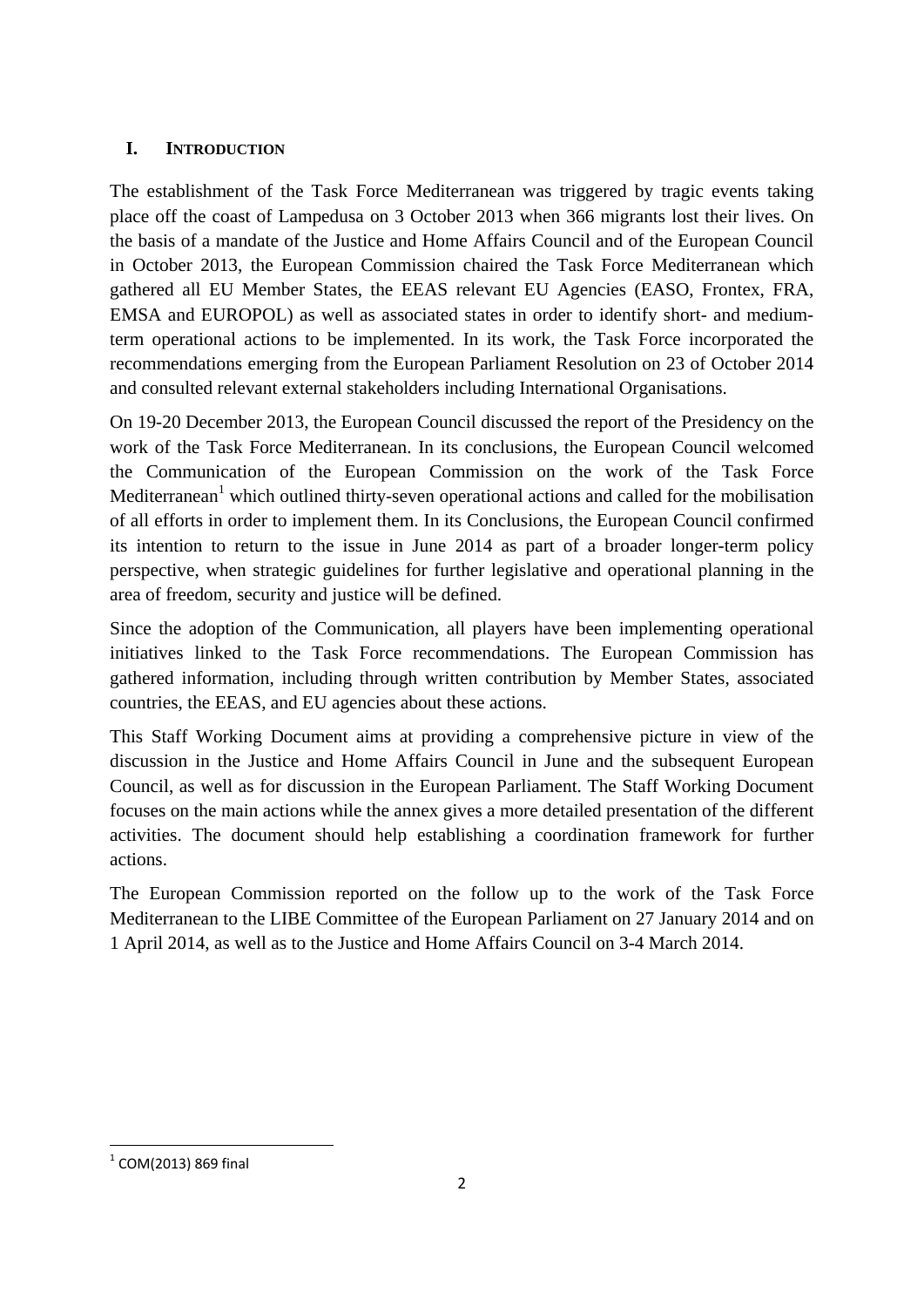### **II. MAIN ACTIONS**

#### **1. Actions in cooperation with third countries**

- **Mobility Partnerships with Morocco and Tunisia** have been established and are being implemented. These include a balanced set of commitments and initiatives covering the four priority areas of the Global Approach to Migration and Mobility, i.e. legal migration, irregular migration, international protection and migration and development. Furthermore, the Mobility Partnerships will pave the way for negotiations of visa facilitation agreements and readmission agreements. Discussions on a **Mobility Partnership with Jordan** have begun and are at an advanced stage.
- **A readmission agreement was signed with Turkey in December 2013** which will now need to be ratified and implemented. The Turkish authorities' capacities to prevent irregular migration and to manage mixed migratory flows should be strengthened in the context of the visa liberalisation dialogue, which has been launched in parallel to the signing of the readmission agreement. Furthermore, cooperation with border Member States, in particular Bulgaria and Greece, has been stepped up. The EU is also supporting the newly established General Directorate for Migration Management in Turkey.
- Despite the operational difficulties in Libya, the **EU Border Assistance Mission in Libya (EUBAM)** has been supported through the deployment of National Experts while the , "**SaharaMed"**, has re-started its capacity building activities in the field of border management improving management of voluntary return and rehabilitating retention centres.Also the START project is contributing to address labour market needs in sectors critical to the country's recovery, with an initial focus on the health sector
- Together with the incoming Italian Presidency, the European Commission has started the preparations for the possible establishment of a **regional dialogue process** within the framework of the EU-Africa dialogue with countries along the **East African migratory route**. Such regional cooperation should address the issue of prevention and combatting migrant smuggling and trafficking of human beings from the Horn of Africa as well as the mixed migration reality in the region.
- The political commitment to address root causes of irregular and forced migration flows by enhancing cooperation with the countries of origin and transit, especially Southern Mediterranean countries, has been matched by **financial and operational support**. **Several projects** are being implemented to strengthen the migratory systems, enhance human rights of migrants and contribute to the economic development of the countries concerned in the Southern Mediterranean and Sub-Sahara Africa as reported in the annex.
- The **Seahorse Mediterranean network**, to establish a secure maritime communication network to combat irregular migration, has been launched and involves EU Mediterranean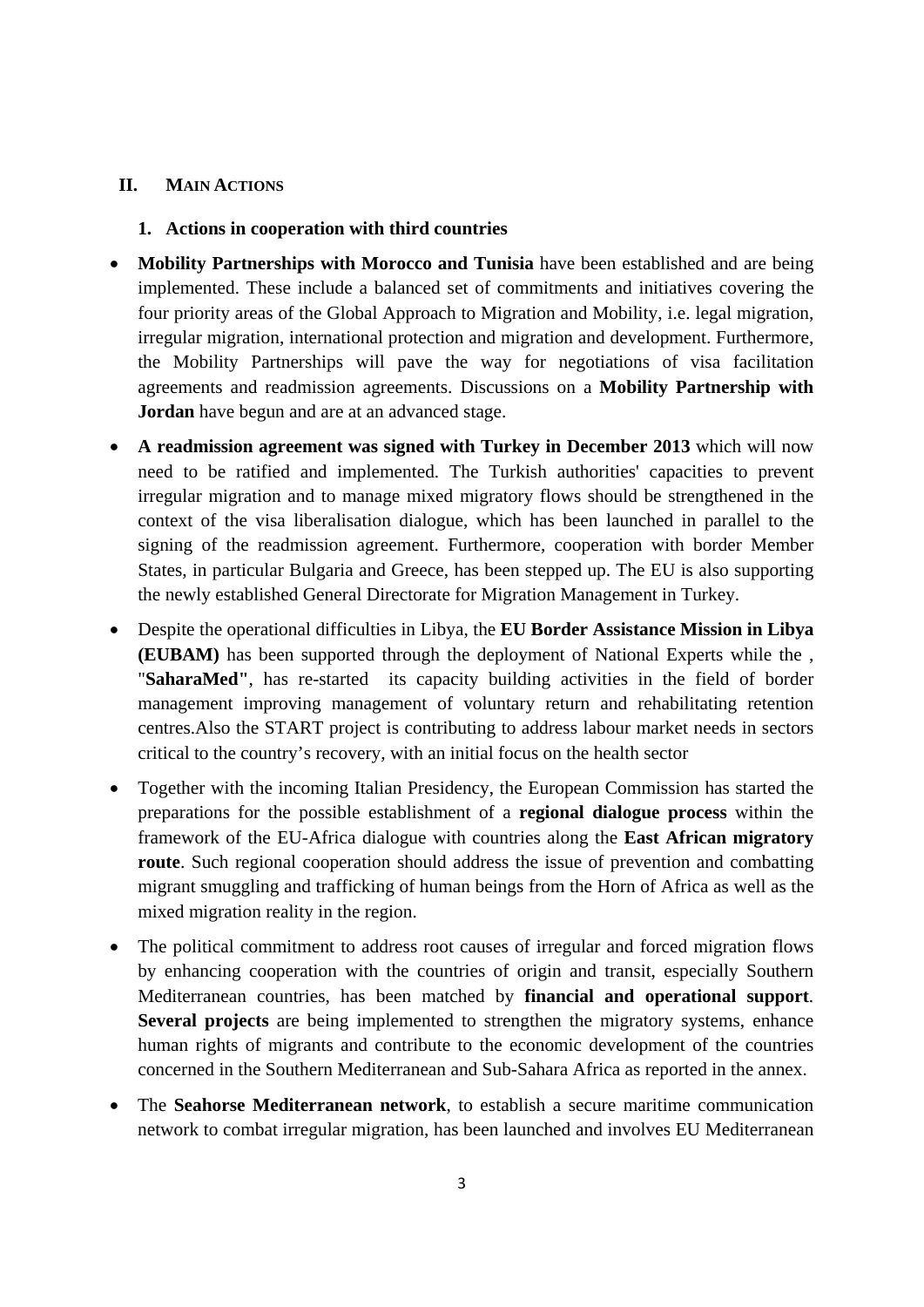countries and Libya. The European Commission, the EEAS and Member States are working towards involving other Northern African partners.

- Two Pilot Projects for **Information campaigns** are starting on the Eastern and the Western African Routes. One is going to be implemented in Niger led by IOM and one in Ethiopia led by UNHCR. The projects include a strong innovation component in their dissemination methods (eg. social media and mobile phones) and the involvement of diaspora groups.
- As discussed by the Justice and Home Affairs Council an initiative **on a pilot basis to improve the effective return rate of irregular migrants to a number of specific countries of origin** should be pursued. The aim of this initiative should be to mobilise all adequate means, using in a coordinated manner all the incentives and leverages available at the EU and Member States' level, to stimulate the selected pilot countries to comply with the international obligations to readmit their own nationals.
- A **European Migration Network Return and Integration experts' group** was established to facilitate the exchange of information and operational cooperation among stakeholders on issues related to return and reintegration of third country nationals in their countries or origin.
- **Training courses and capacity building activities** in the field of migration management and international protection have been prepared in cooperation with UNHCR and IOM, in Congo, Burundi, Niger, and in the Sahel. Some of these initiatives are contributing by deploying officers, supplying vehicles and technical equipment (Gambia, Niger and Nigeria); others by providing financial support (in Eritrea, Ethiopia, Somalia and Ghana). EuroMed Migration III reinforced its horizontal component on Migration Profile Processes, which aim at supporting Mediterranean Partner Countries in setting up interinstitutional coordination mechanisms in order to manage migratory flows more effectively.
- The **EU-Africa Summit on 2-3 April** 2014 adopted a separate declaration on migration and mobility. The declaration acknowledged the benefits that migration and mobility can bring to both continents and that a comprehensive approach to migration and mobility are powerful vehicles for boosting sustainable economic, social and environmental development. It called on promoting the role of migrants as agents of innovation and development and for a comprehensive approach to tackle the serious social and human impact of irregular migration. The Summit reiterated the Heads of State and Government's shared commitment to, amongst others, fight irregular migration and to address all its relevant aspects, including prevention, strengthened migration and border management, smuggling of migrants, return and readmission, as well as addressing the root causes of irregular migration and enhance cooperation to address trafficking in human beings.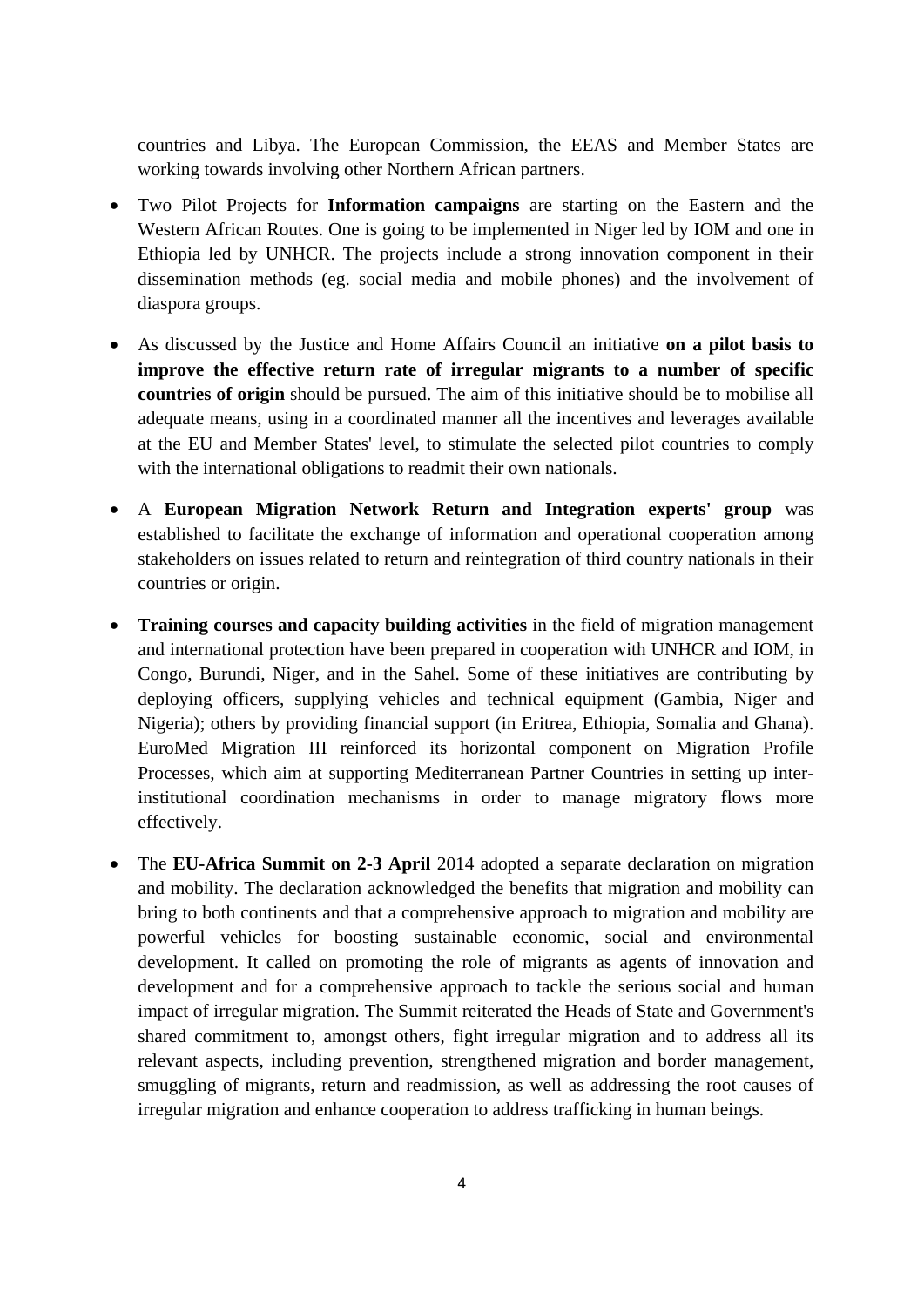- **2. Regional Protection Programmes, Resettlement and reinforced legal ways to access Europe**
- **A Regional Development and Protection Programme has been set up in the region neighbouring Syria** with a goal of improving the protection situation of refugees in Lebanon, Jordan and Iraq, through direct assistance, strengthening of national systems, and sustaining the livelihoods capacities of refugees and vulnerable host population.
- The **EASO** has started a project aiming to promote the participation of Jordan in the work of EASO and the participation of Tunisia and Morocco in the work of EASO and Frontex.
- The financing for the **Regional Protection Programme for North Africa** has been extended until the end of 2014, with the objective of building a broader initiative starting in 2015.
- The global commitment of the European Union for **resettlement and humanitarian admissions** reached 15.000 refugees in 2014, up from 4.930 in 2012. However, while the total quota has increased, the number of Member States participating remained limited<sup>2</sup>.
- The co-legislators also agreed on the **Seasonal Workers Directive** and on the **Intra-Corporate Transferees (ICT) Directive**, while important steps forward have been made for the Students and Researchers Directive.

### **3. Fight against trafficking, smuggling and organised crime**

- Due to the high impact that stronger networks of smugglers have in the intensification of migration flows in the Mediterranean area, a comprehensive plan on smuggling is being developed.
- Within the frame of the EU policy cycle for organised and serious international crime, an Operational Action Plan 2014 related to the EU crime priority "Illegal Immigration" has been adopted in December 2013. The Plan contains concrete actions to tackle smugglers networks, including a information-sharing pilot project between on networks facilitating illegal immigration, which involves 11 Member States as well as Europol and Frontex, or the creation of a Joint Operational Team to tackle Organised Crime Groups in main transit or last embarkation countries organising ship facilitations towards the EU, with the participation of Europol, Frontex and nine Member States.
- Two **European Multidisciplinary Platform Against Criminal Threats (EMPACT) Action plans** on irregular migration and trafficking have been adopted in December 2013 focusing – inter alia - on the establishment of Liaison Officers on irregular migration in Turkey and initiatives to fight visa abuse and marriages of convenience.

 2 Austria, Belgium, Germany, Denmark, Finland, France, Hungary, Ireland, Luxembourg, The Netherlands, Spain, Sweden, United Kingdom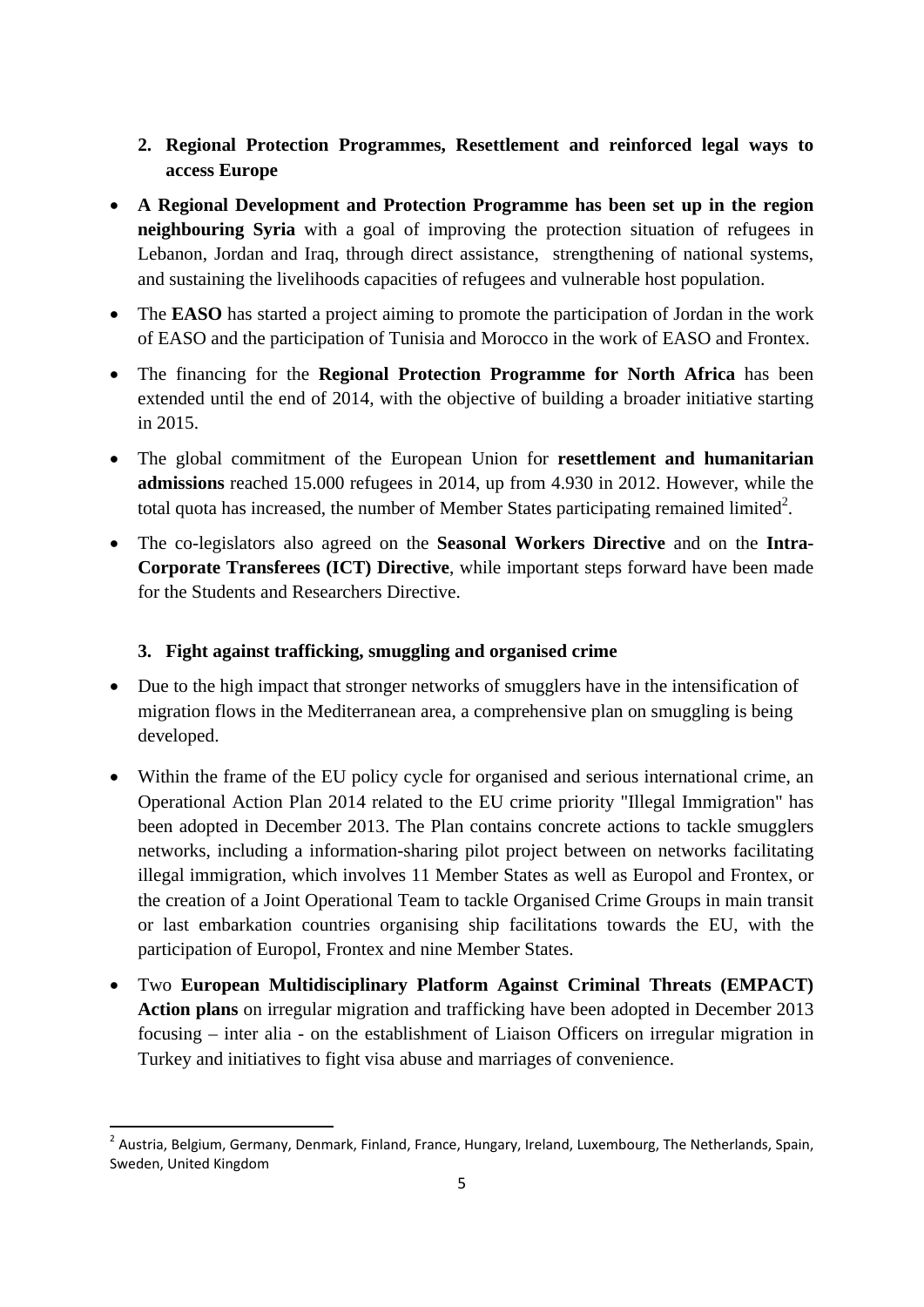- The European Commission initiated a **comprehensive review of the existing legislation on smuggling** while the FRA published a **comparative paper** on the criminalisation of migrants in an irregular situation and of persons engaging with them.
	- **4. Reinforced border surveillance contributing to enhancing the maritime situational picture and to the protection and saving of lives of migrants in the Mediterranean**
- Frontex **Joint Operations Aeneas and Hermes (IT), Poseidon Sea (EL), Minerva and Indalo (ES)** engaged several Member States through the deployment of experts and equipment.
- In parallel, Italy started one of the most significant sea border patrolling and search and rescue programmes in the Mediterranean – **Mare Nostrum** – which contributed to saving thousands of lives since October 2013. Further engagement of Frontex in the Mediterranean is now under consideration on the basis of the discussions that took place in the Task Force.
- **The co-legislators have agreed on the rules** for the surveillance of the external sea borders in the context of operational cooperation coordinated by Frontex
- **EUROSUR** is already operational in the Member States around the Mediterranean Sea, through the creation of National Coordination Centres, via which different national authorities with a responsibility for border surveillance, such as border guards, coast guards, police authorities and increasingly also the navies exchange information and cooperate on a daily basis..
- **Frontex and EMSA improved inter-agency cooperation** for delivery of integrated maritime services in the framework of EUROSUR. In particular, they are working together with the EU Satellite Centre on new systems (satellite imagery) on early detection of irregular migrants and vessels. This cooperation includes the provision of the EMSA live maritime traffic picture and also facilitates the integration of EMSA services such as early warning mechanisms (behavioural algorithms) for the detection of vessels of interest, as input into the EUROSUR application.
- The possibilities offered by **the European Patrols Network,** have been exploited by some Member States in cooperation with Frontex, aiming at coordinating naval patrols between administrations in specific areas.

## **5. Assistance and solidarity with Member States dealing with high migration pressure**

• The European Commission delivered **emergency funding** of **EUR 50M** to Italy, Bulgaria, Malta, Germany, France, Hungary, Cyprus and the Netherlands. In particular, **EUR 30M** have been earmarked by the Commission **for Italy** to face the particularly high influxes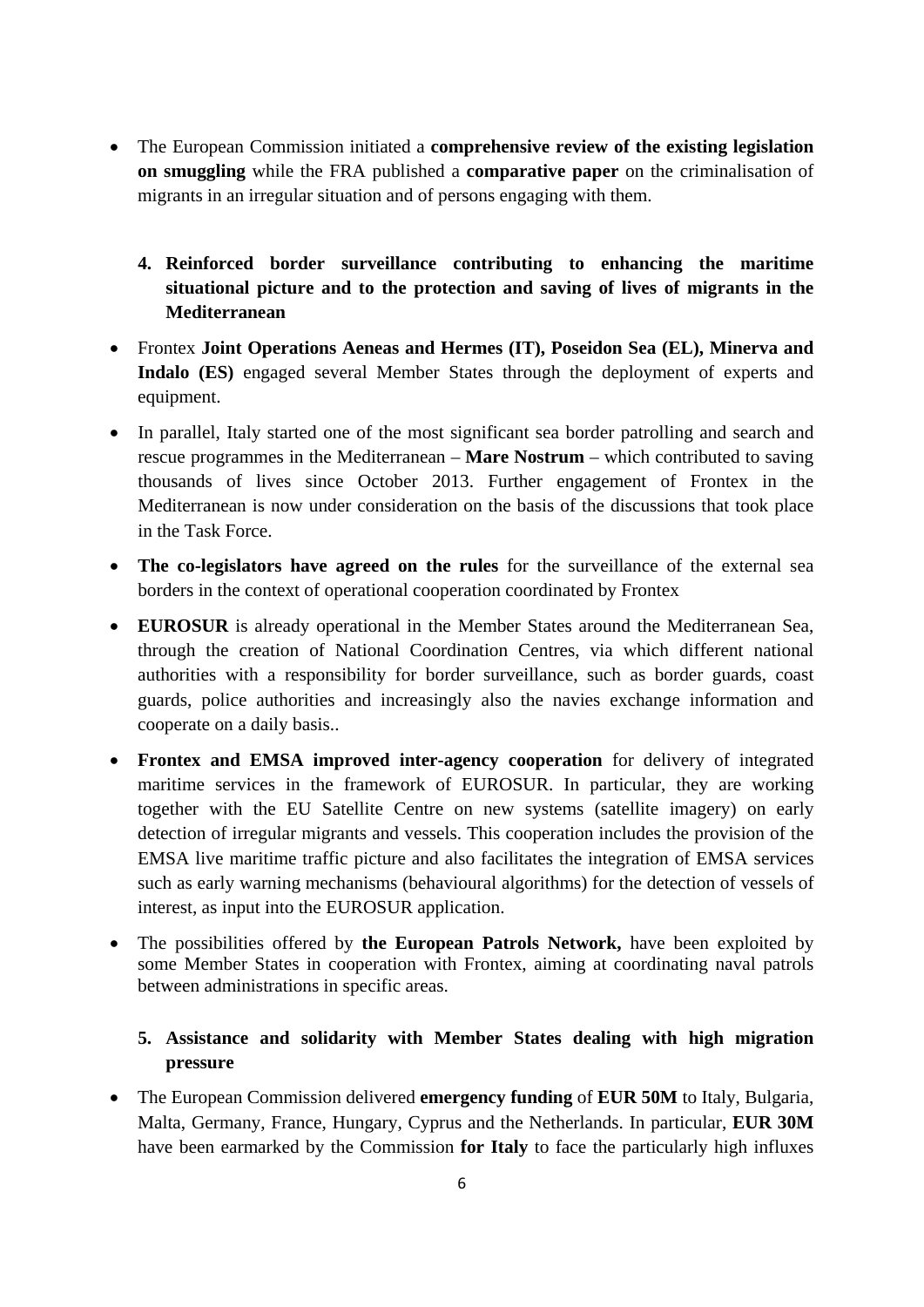on its southern coasts and relieve the pressure on Lampedusa. Given the increased number of arrivals, some Member States have already expressed the need for emergency funding in 2014 and their requests will be considered by the European Commission.

- EASO is carrying out **support programmes for Greece, Italy and Bulgaria**. Several Member States have committed experts and other qualified personnel to be deployed in Asylum Support Teams.
- The European Commission is starting to use **Article 33 of the recast Dublin Regulation** with the aim of strategically framing solidarity measures available at the EU level for the benefit of Member States under pressure.
- A new **comprehensive activity of contingency planning** has started. This incorporates new data collection by EASO and the adoption of the revised statistical guidelines in EUROSTAT.
- A new **pilot project for the supported processing** of asylum applications has started in the framework of EASO with a first meeting organized on 19-20 March 2014 in view of starting the pilot activities by the summer.